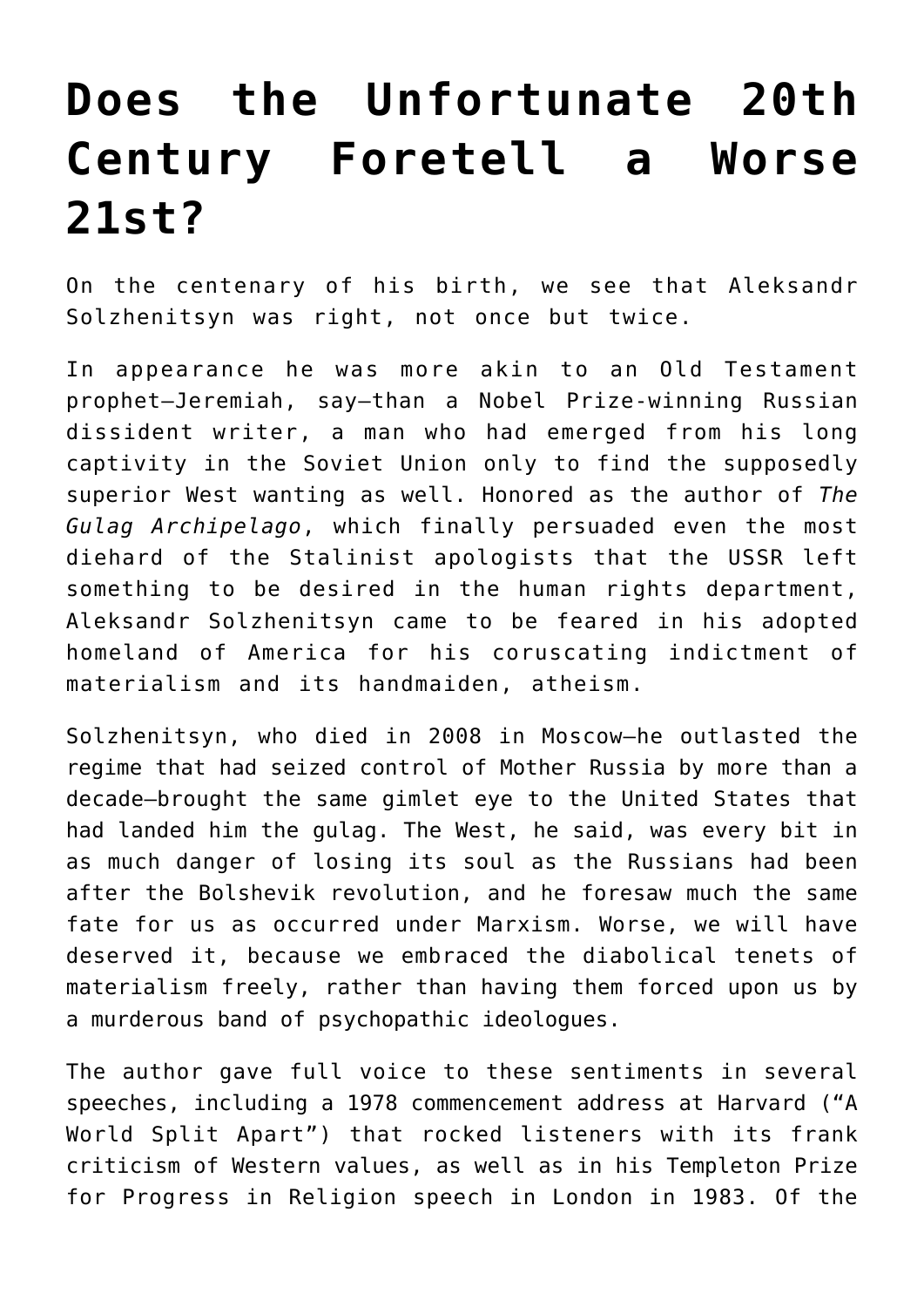## Harvard speech, he later reflected:

*Western society in principle is based on a legal level that is far lower than the true moral yardstick, and besides, this legal way of thinking has a tendency to ossify. In principle, moral imperatives are not adhered to in politics, and often not in public life either. The notion of freedom has been diverted to unbridled passion, in other words, in the direction of the forces of evil (so that nobody's "freedom" would be limited!). A sense of responsibility before God and society has fallen away. "Human rights" have been so exalted that the rights of society are being oppressed and destroyed.*

*And above all, the press, not elected by anyone, acts highhandedly and has amassed more power than the legislative, executive, or judicial power. And in this free press itself, it is not true freedom of opinion that dominates, but the dictates of the political fashion of the moment, which lead to a surprising uniformity of opinion . . . . The reigning ideology, that prosperity and the accumulation of material riches are to be valued above all else, is leading to a weakening of character in the West, and also to a massive decline in courage and the will to defend itself, as was clearly seen in the Vietnam War, not to mention a perplexity in the face of terror. But the roots of this social condition spring from the Enlightenment, from rationalist humanism, from the notion that man is the center of all that exists, and that there is no Higher Power above him. And these roots of irreligious humanism are common to the current Western world and to Communism, and that is what has led the Western intelligentsia to such strong and dogged sympathy for Communism.*

Strong medicine, and one that was not swallowed easily. Nor would it be today. Pinning the decline of morality—really, a loss of the sense of the transcendent—on the Enlightenment was a bold stroke, and a controversial one, since the modern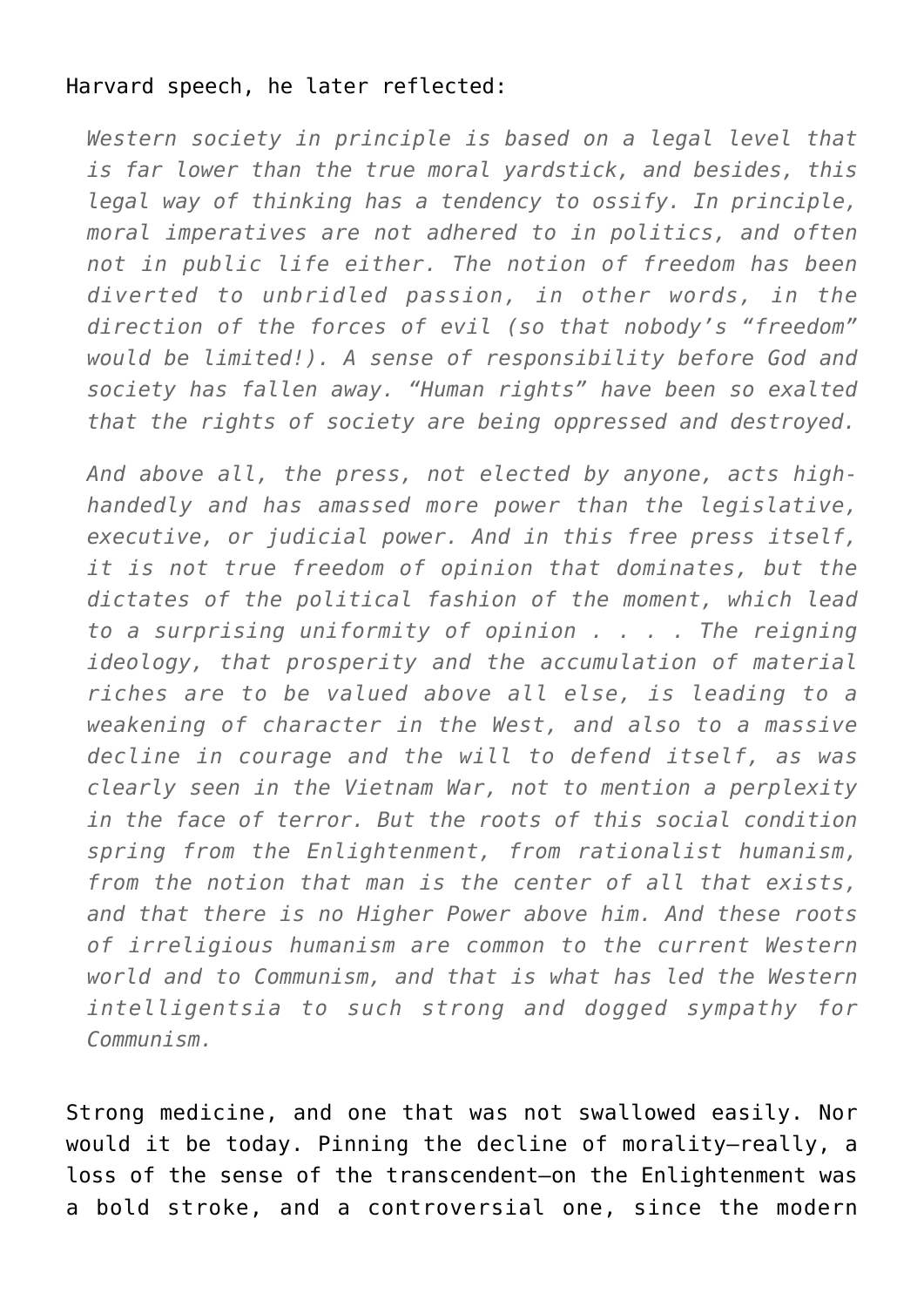democratic West traces its lineage directly to the 17th and 18th centuries. But it was in the [Templeton speech](https://www.nationalreview.com/2018/12/aleksandr-solzhenitsyn-men-have-forgotten-god-speech/) that the Russian Orthodox Christian really let loose, warning the West of the dangers of its progressive, secular, and atheistic politics:

*More than half a century ago, while I was still a child, I recall hearing a number of older people offer the following explanation for the great disasters that had befallen Russia: "Men have forgotten God; that's why all this has happened . . . "*

*And if I were called upon to identify briefly the principal trait of the entire 20th century, here too, I would be unable to find anything more precise and pithy than to repeat once again: "Men have forgotten God." The failings of human consciousness, deprived of its divine dimension, have been a determining factor in all the major crimes of this century. The first of these was World War I, and much of our present predicament can be traced back to it. It was a war (the memory of which seems to be fading) when Europe, bursting with health and abundance, fell into a rage of selfmutilation which could not but sap its strength for a century or more, and perhaps forever. The only possible explanation for this war is a mental eclipse among the leaders of Europe due to their lost awareness of a Supreme Power above them.*

The author went on to arraign the post-World War II peace in Europe which, sheltered by the American nuclear umbrella, was lulled into a false sense of its own secular security, untethered to human reality. We can see the effects of this sensibility today, when the countries of western Europe—Britain, France, Germany, have ceased to prize their own cultural uniqueness, mistake citizenship for nationality, and are admitting hordes of non-western, non-Christian aliens in the belief that they, too, will become "Britons," "Frenchmen," and "Germans."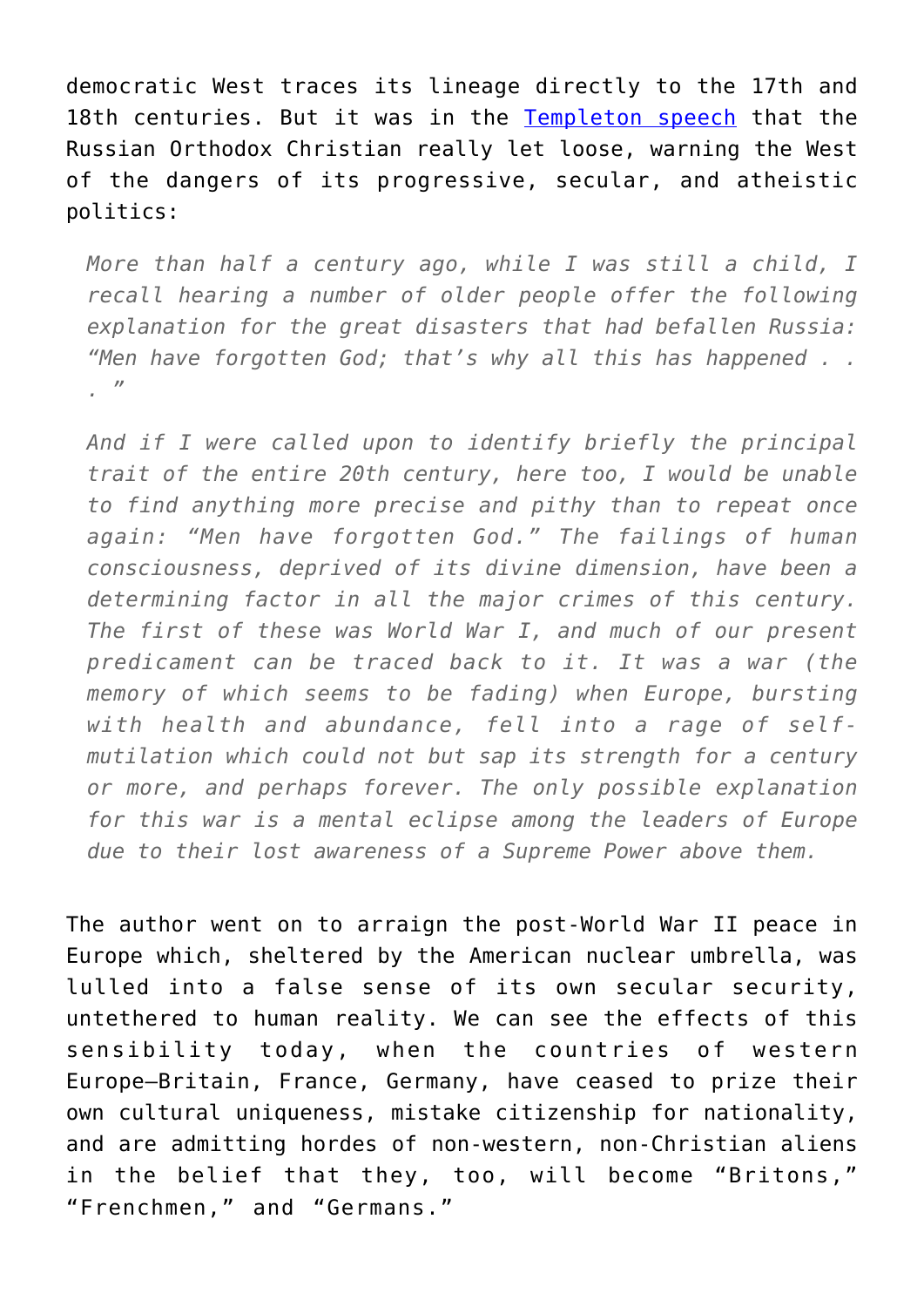*It was Dostoevsky, once again, who drew from the French Revolution and its seeming hatred of the Church the lesson that "revolution must necessarily begin with atheism." That is absolutely true. But the world had never before known a godlessness as organized, militarized, and tenaciously malevolent as that practiced by Marxism. Within the philosophical system of Marx and Lenin, and at the heart of their psychology, hatred of God is the principal driving force, more fundamental than all their political and economic pretensions. Militant atheism is not merely incidental or marginal to Communist policy; it is not a side effect, but the central pivot. To achieve its diabolical ends. Communism needs to control a population devoid of religious and national feeling, and this entails the destruction of faith and nationhood.*

*The West has yet to experience a Communist invasion; religion here remains free. But the West's own historical evolution has been such that today it too is experiencing a drying up of religious consciousness. It too has witnessed racking schisms, bloody religious wars, and rancor, to say nothing of the tide of secularism that, from the late Middle Ages onward, has progressively inundated the West. This gradual sapping of strength from within is a threat to faith that is perhaps even more dangerous than any attempt to assault religion violently from without.*

*Imperceptibly, through decades of gradual erosion, the meaning of life in the West has ceased to be seen as anything more lofty than the "pursuit of happiness," a goal that has even been solemnly guaranteed by constitutions. The concepts of good and evil have been ridiculed for several centuries; banished from common use, they have been replaced by political or class considerations of short-lived value. It has become embarrassing to state that evil makes its home in the individual human heart before it enters a political system. Yet it is not considered shameful to make daily*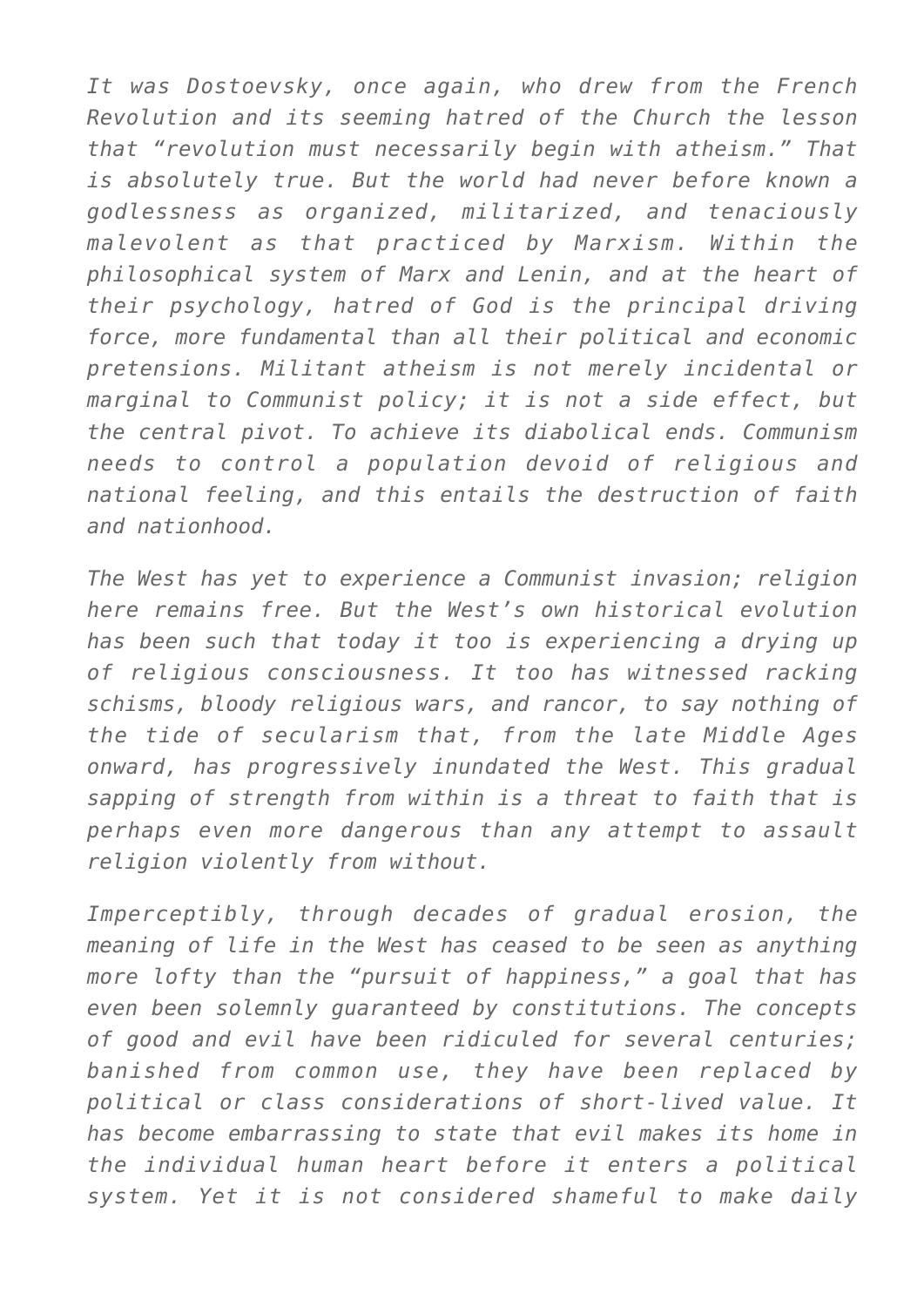*concessions to an integral evil. Judging by the continuing landslide of concessions made before the eyes of our very own generation, the West is ineluctably slipping toward the abyss.*

At the time, these words were received with some disbelief; of all the nations of the West, America was the most solidly religious. How could we fall into the abyss? And yet the same forces that began as secular humanism in Europe—Settembrini, one of the two principal influences on Hans Castorp in Thomas Mann's masterpiece, *[The Magic Mountain](https://www.amazon.com/Magic-Mountain-Thomas-Mann/dp/0679772871)*, is its very oleaginous embodiment—and then turned to militant atheism have also been at work here, with the result that one of our two major political parties have become, in effect, the atheist party, happily willing to [boo God.](https://www.youtube.com/watch?v=eUJE9YfsbNQ)

The prophet did not live long enough to see his words about the West come true; he didn't have to. He knew the truth whereof he spoke, having seen it occur in Russia. But he left us with a solution, one which we seem presently disinclined to adopt: "To the ill-considered hopes of the last two centuries . . . we can propose only a determined quest for the warm hand of God, which we have so rashly and self-confidently spurned. Only in this way can our eyes be opened to the errors of this unfortunate 20th century . . . But it is during trials such as these that the highest gifts of the human spirit are manifested. If we perish and lose this world, the fault will be ours alone."

Will the 21st century be even more unfortunate than its predecessor? With the West abandoning its centuries-old faith, just as one almost as old rises up to challenge and extinguish it, what do we propose to substitute? Secular humanism is no match for jihad. The end result of moral nihilism, as the Soviets demonstrated, is death and destruction on an industrial scale; if man is the sole measure of all things, we are in bigger trouble than we know—because, God knows, left to